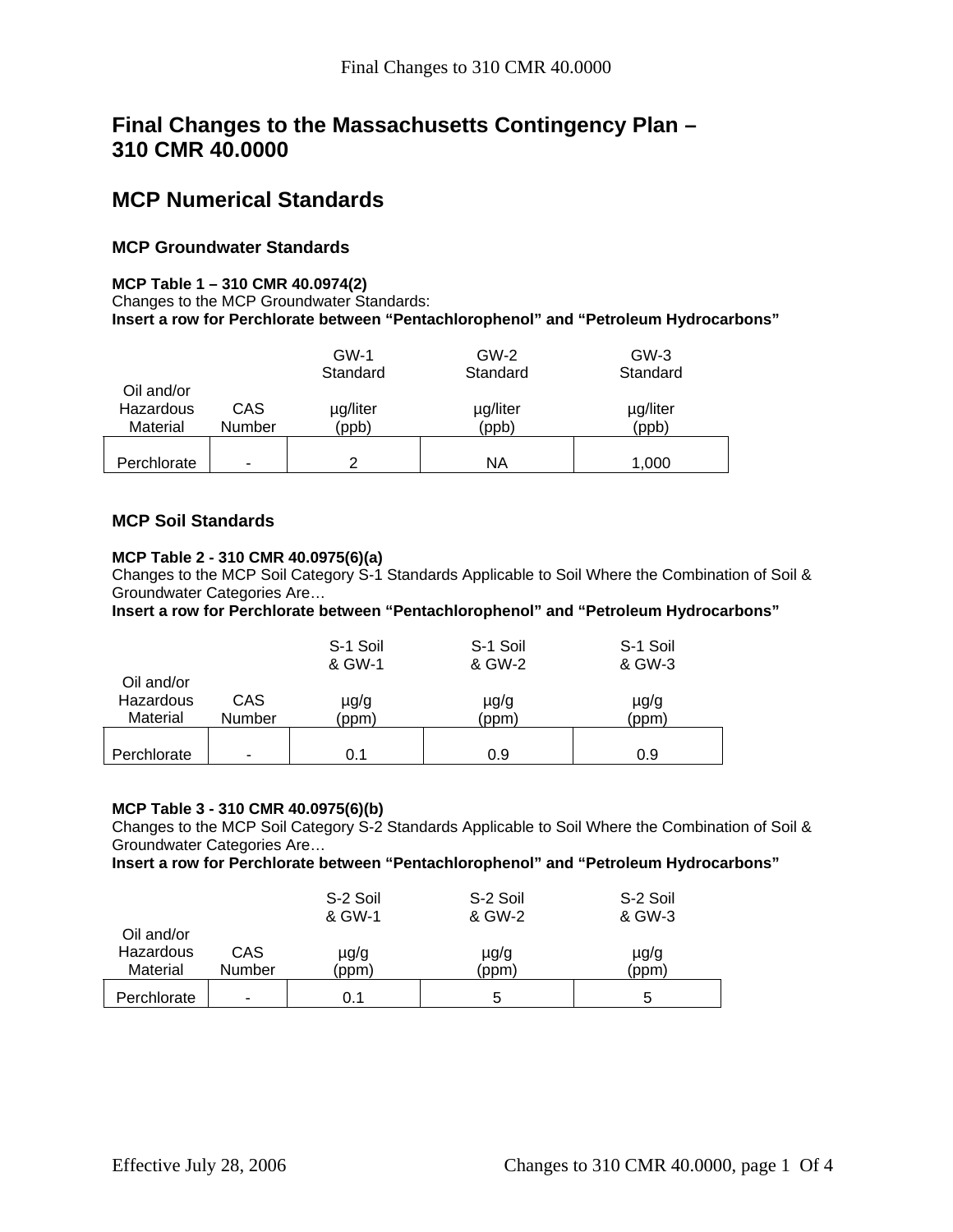### **MCP Table 4 - 310 CMR 40.0975(6)(c)**

Changes to the MCP Soil Category S-3 Standards Applicable to Soil Where the Combination of Soil & Groundwater Categories Are…

**Insert a row for Perchlorate between "Pentachlorophenol" and "Petroleum Hydrocarbons"** 

| Oil and/or            |               | S-3 Soil<br>& GW-1 | S-3 Soil<br>& GW-2 | S-3 Soil<br>& GW-3 |  |
|-----------------------|---------------|--------------------|--------------------|--------------------|--|
| Hazardous<br>Material | CAS<br>Number | µg/g<br>(ppm)      | µg/g<br>(ppm)      | µg/g<br>(ppm)      |  |
| Perchlorate           | -             | 0.1                | 5                  | 5                  |  |

## **MCP Table 5 – 310 CMR 40.0985(6)**

Changes to the MCP Method 2 – Direct Contact Exposure-Based Soil Concentrations Applicable to the Specified Soil Category

**Insert a row for Perchlorate between "Pentachlorophenol" and "Petroleum Hydrocarbons"** 

|                                     |               | Soil<br>Category<br>$S-1$ | Soil<br>Category<br>$S-2$ | Soil<br>Category<br>$S-3$ |
|-------------------------------------|---------------|---------------------------|---------------------------|---------------------------|
| Oil and/or<br>Hazardous<br>Material | CAS<br>Number | µg/g<br>(ppm)             | µg/g<br>(ppm)             | µg/g<br>(ppm)             |
| Perchlorate                         | -             | 0.9                       | 5                         | 5                         |

## **MCP Upper Concentration Limits (UCLs)**

#### **MCP Table 6 – 310 CMR 40.0996(7)**

Changes to the MCP Upper Concentration Limits (UCLs) in Groundwater and Soil Insert a row for Perchlorate between "Pentachlorophenol" and "Petroleum Hydrocarbons"

|                                     |                      | <b>UCLs</b><br>IN<br><b>GROUNDWATER</b> | <b>UCLS</b><br>ΙN<br>SOIL |
|-------------------------------------|----------------------|-----------------------------------------|---------------------------|
| Oil and/or<br>Hazardous<br>Material | CAS<br><b>Number</b> | µg/L<br>(ppb)                           | $\mu$ g/g<br>ppm          |
| Perchlorate                         |                      | 10,000                                  | 50                        |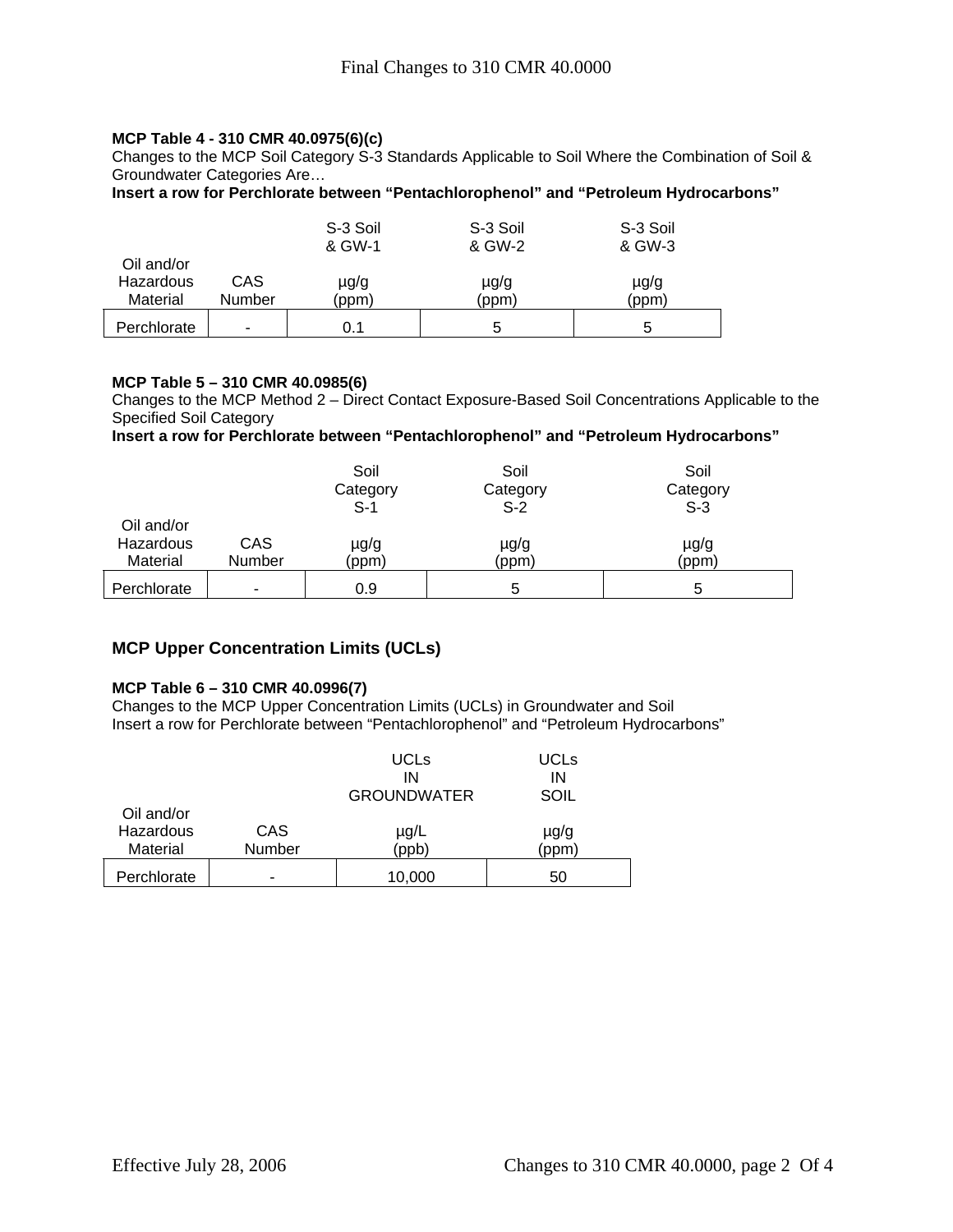## **Reportable Concentrations (RCs)**

MCP Massachusetts Oil and Hazardous Material List – 310 CMR 40.160000 Changes to TABLE 1 - Massachusetts Oil and Hazardous Material List (Alphabetical List)

#### **MODIFY existing entries to read:**

|                      |            | DEP<br><b>Reportable Concentrations</b> |                |        |                 |         |         |
|----------------------|------------|-----------------------------------------|----------------|--------|-----------------|---------|---------|
|                      |            | RQ                                      | <b>NAME</b>    | GW1    | GW <sub>2</sub> | S1      | S2      |
| <b>Chemical Name</b> | CAS NUM.   | (Pounds)                                | <b>SOURCES</b> | (mg/l) | (mg/l)          | (mg/kg) | (mg/kg) |
| <b>AMMONIUM</b>      |            |                                         |                |        |                 |         |         |
| PERCHLORATE          | 07790-98-9 | 10                                      | 6.1            | 0.002  |                 | 0.1     | 5       |
| <b>SODIUM</b>        |            |                                         |                |        |                 |         |         |
| PERCHLORATE          | 07601-89-0 | 10                                      | 6,1            | 0.002  |                 | 0.1     | 5       |

### **INSERT "Perchlorate Compounds, NOS" and "Potassium Perchlorate" alphabetically on the list, as appropriate:**

|                                             |            |                                     |                               | <b>Reportable Concentrations</b> |                           |               |               |  |
|---------------------------------------------|------------|-------------------------------------|-------------------------------|----------------------------------|---------------------------|---------------|---------------|--|
| <b>Chemical Name</b>                        | CAS NUM.   | <b>DEP</b><br><b>RQ</b><br>(Pounds) | <b>NAME</b><br><b>SOURCES</b> | GW1<br>(mg/l)                    | GW <sub>2</sub><br>(mg/l) | S1<br>(mg/kg) | S2<br>(mg/kg) |  |
| <b>PERCHLORATE</b><br><b>COMPOUNDS, NOS</b> |            | 10                                  | 6.1                           | 0.002                            |                           | 0.1           | 5             |  |
| <b>POTASSIUM</b><br><b>PERCHLORATE</b>      | 07778-74-7 | 10                                  | 6,1                           | 0.002                            |                           | 0.1           | 5             |  |

MCP Massachusetts Oil and Hazardous Material List – 310 CMR 40.160000 Changes to TABLE 2 - Massachusetts Oil and Hazardous Material List (CAS NUMBER ORDER)

| <b>MODIFY existing entries to read:</b> |                      |            |                |        |                 |                                  |         |
|-----------------------------------------|----------------------|------------|----------------|--------|-----------------|----------------------------------|---------|
|                                         |                      | <b>DEP</b> |                |        |                 | <b>Reportable Concentrations</b> |         |
|                                         |                      | <b>RQ</b>  | <b>NAME</b>    | GW1    | GW <sub>2</sub> | S1                               | S2      |
| CAS NUM.                                | <b>Chemical Name</b> | (Pounds)   | <b>SOURCES</b> | (mg/l) | (mg/l)          | (mg/kg)                          | (mg/kg) |
|                                         |                      |            |                |        |                 |                                  |         |
|                                         | <b>AMMONIUM</b>      |            |                |        |                 |                                  |         |
| 07790-98-9                              | <b>PERCHLORATE</b>   | 10         | 6,1            | 0.002  |                 | 0.1                              | 5       |
|                                         |                      |            |                |        |                 |                                  |         |
|                                         | <b>SODIUM</b>        |            |                |        |                 |                                  |         |
| 07601-89-0                              | <b>PERCHLORATE</b>   | 10         | 6,1            | 0.002  |                 | 0.1                              | 5       |
|                                         | <b>POTASSIUM</b>     |            |                |        |                 |                                  |         |
| 07778-74-7                              | <b>PERCHLORATE</b>   | 10         | 6,1            | 0.002  |                 | 0.1                              | 5       |
|                                         |                      |            |                |        |                 |                                  |         |